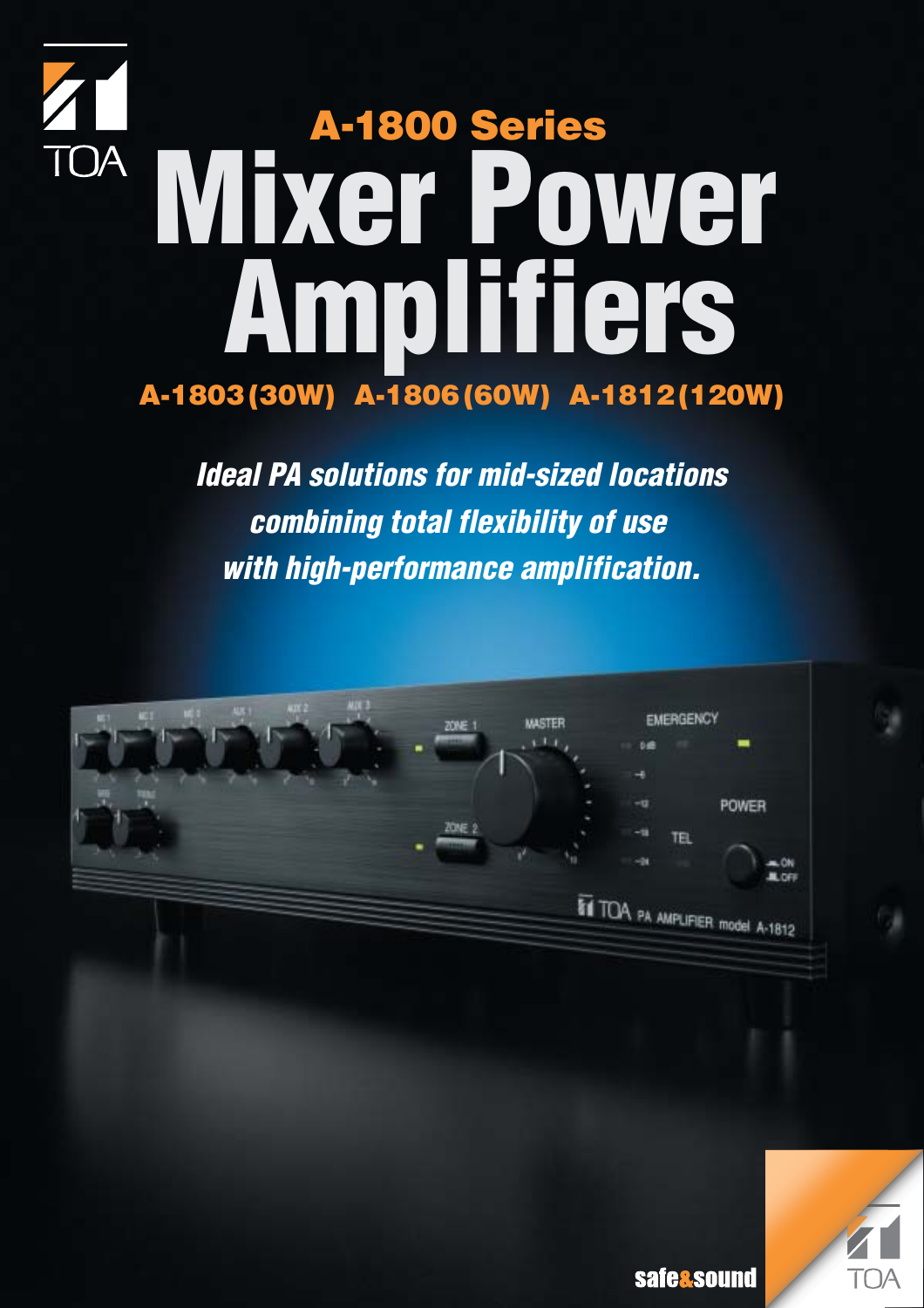### **Features and functions that add the m** *Classroom*

*Classroom Tennis Court*

**Multi-purpose, multi-function mixer/power amplifiers specifically**  *Classroom* **designed for maximum versatility and cost-effective high-performance are ideal units for any PA requirement in locations such as schools and offices and other intermediate size environments. A choice of different power outputs are offered as well as functions such as paging and dual zone coverage.**



### **Versatility plus**

The A-1800 Series amplifiers are distinctive for their input versatility. Each has three mic inputs, three auxiliary inputs, an emergency input as well as a telephone paging input. Paging can be initiated and the chime function can also be set to automatically output to two zones.

### **Phantom power provided**

The A-1800 Series of amplifiers provide phantom power to all connected microphones. Phantom power can switched on or off as needed. The microphone inputs feature a balanced configuration with XLR connectors, allowing long cable runs without any problems.

### **2 Zone coverage**

A-1800 Series amplifiers feature 2 speaker zones to which broadcasts can be sent independently or combined as desired. Emergency broadcasts will be heard in both zones. Even when the amplifier power is switched off, an emergency broadcast will be imitiated to both zones.





### **Chime on input**

The Mic 1 input incorporates chime on capability when the optional PM-660D Paging Microphone is used. Chime on can also be activated for the telephone paging. A selection of chime tones are available such as single, two-tone and four-tones which can either be in ascending or descending order.

| MUTE BY TEL SIG                                     | CHIME  |     |            |
|-----------------------------------------------------|--------|-----|------------|
| - MUTE BY MIC 1 SIG<br><b>BLANK-</b><br>$r$ PHANTOM |        | SWP | EWA        |
| CHIME<br>MIC 3<br><b><i>EMIR</i></b>                | 4 TONE | OFF | OFF        |
| MIC <sub>2</sub><br><b>GW7</b>                      | 2 TONE | ON  | OFF        |
| MIC-1                                               | 1.TONE | OFF | <b>CIN</b> |
|                                                     | NONE   |     | <b>CIV</b> |

### **Equalization**

Each amplifier allows easy tonal adiustment of all output signals with bass and treble controls.



### **Line output**

A line output is useful for adding more power in a particular zone by providing the input signal for a booster amplifier such as the P-1812.

### **Remote control**

In an expanded system with the P-1812 amplifier, an emergency will activate the P-1812, even if had not be switched on to enable the broadcast.

### **Record output**

The back panel includes a stereo record output for connecting an external recorder to archive or back up broadcasts.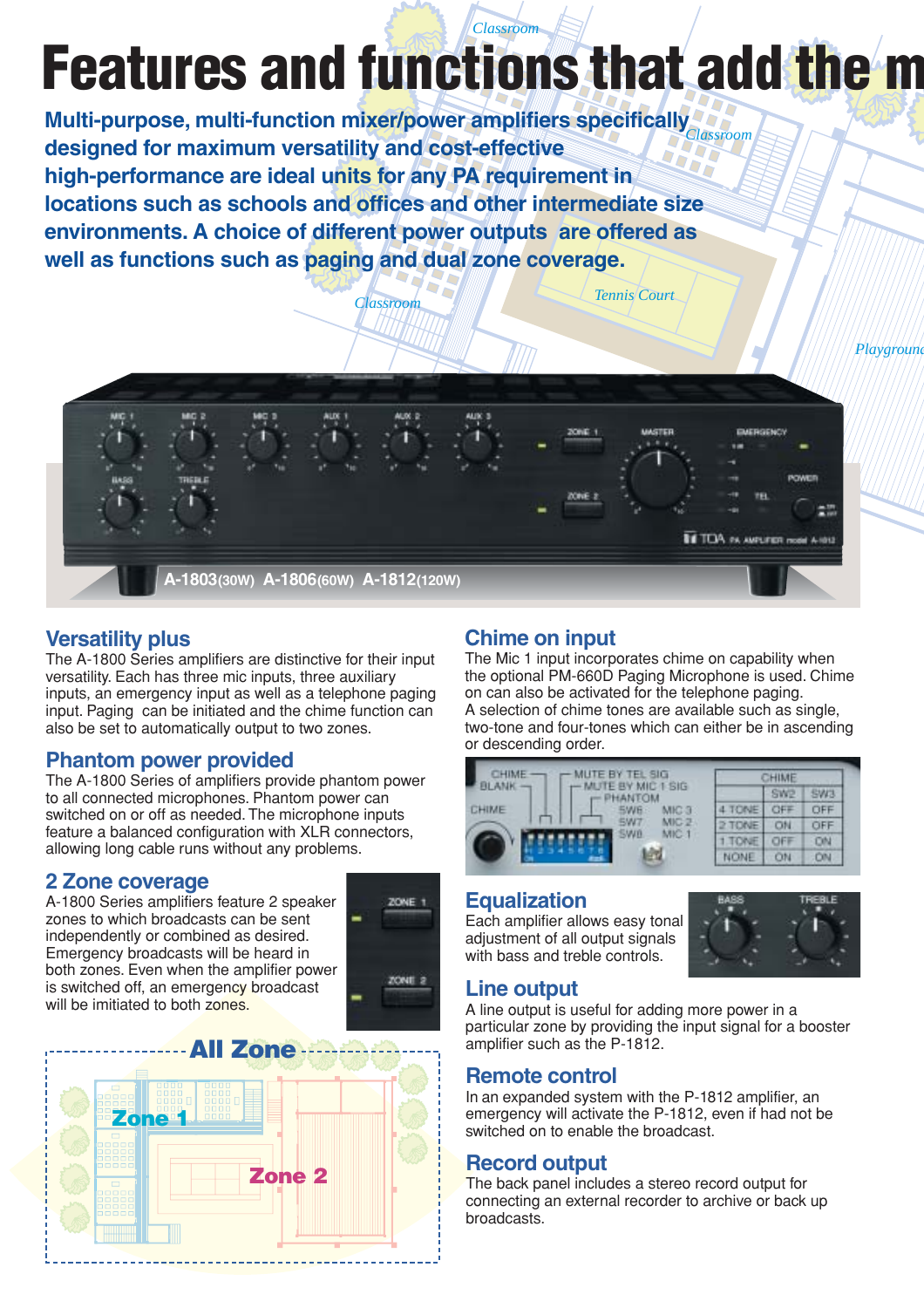## **most value to all-in-one PA equipment.**

### **Typical Connections**



### **Input priority override and muting**

Each input can be set for priority override as well as mute. This facilitates making emergency announcements and messages as well as paging. Priority is in order starting

with emergency, telephone paging, Mic 1\* input, then aux.

*d*



 \* Mic 1 has priority by default unless switched or when the optional PM-660D Paging Microphone is used. Priority will also automatically decrease the levels of other inputs.

### **Dual power supply**

A-1800 Series amplifiers can conveniently be operated on AC or on DC24V to suit installation requirements.

### **Music On Hold (MOH) output-equipped**

For adding convenient music or messages when telephone call waiting, music from a CD or cassette player connected to the Aux 1 input will activate MOH to fill the silence.



### **P-1812 120W Power Amplifier**

### **System amplification option**

When additional power amplification is required to power more speakers in a system, the TOA P-1812 Booster Amplifier can be connected to an A-1800 Series amplifier's line out which provides an optimal level and impedance to efficiently drive the P-1812.

### **Switchable input levels**

To interface properly with different equipment, input sensitivity can be switched between 10dB and 0dB.

### **Emergency control**

On the back panel of amplifier is a remote-in terminal for emergency control which sets the default output level for the emergency input.

This can be remote-controlled via the main volume setting control.